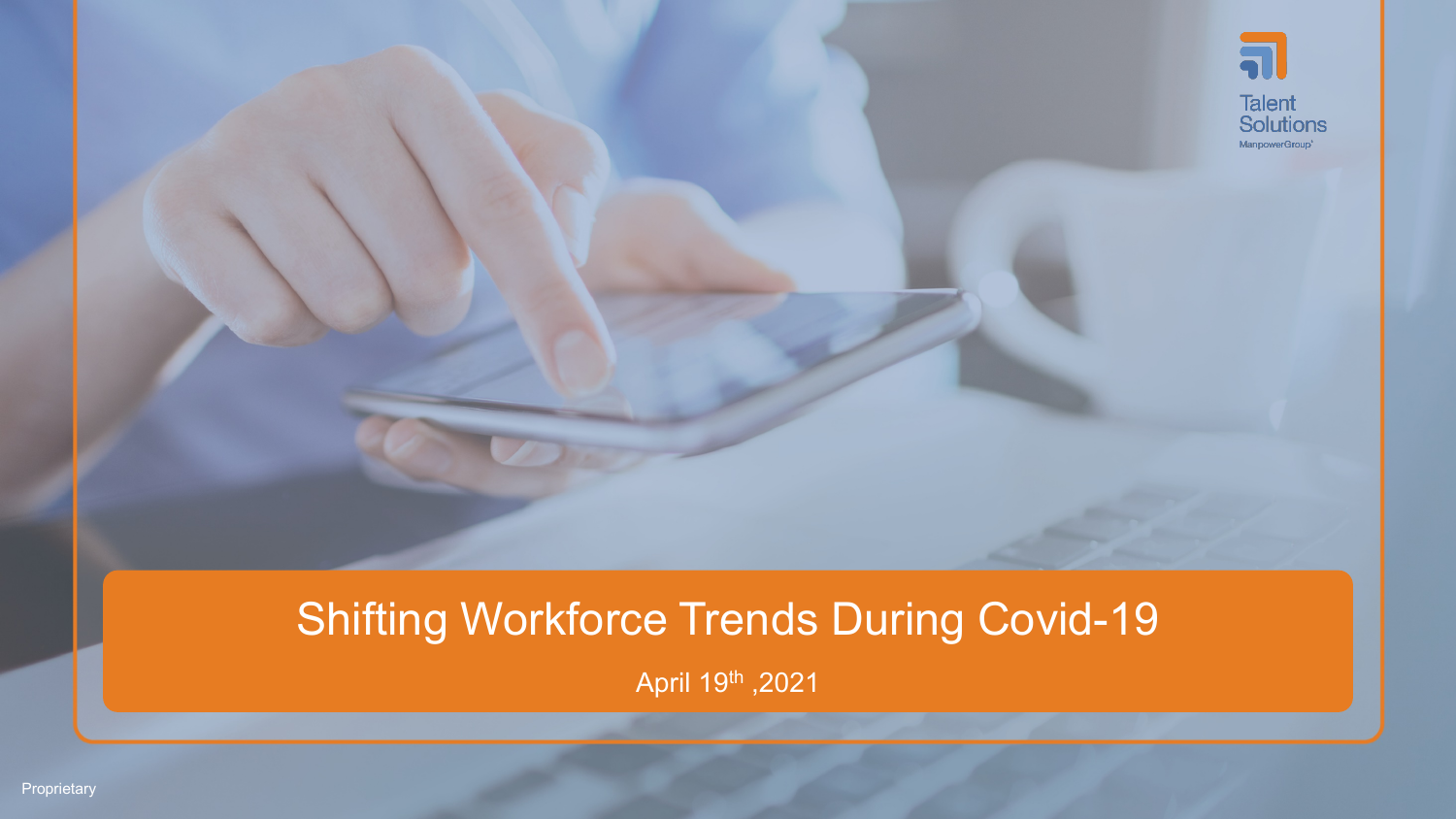### ''New Normal' Evolving as Global Hiring Trends Rebalance

**January 2020**

- 25.6M Jobs Available Globally
- 5.4% Unemployment Rate
- 14% New Jobs are Temporary
- 22% Available Jobs in TDL, Medical, & Grocery/Pharmacy
- 11% Available Jobs don't specify location

#### **April 2020 April 2021**

- 18.5M Jobs Available Globally
- 9.1% Unemployment Rate
- 26% New Jobs are Temporary
- 48% Available Jobs in TDL, Medical, & Grocery/Pharmacy
- 19% Available Jobs don't specify location

- 26.9M Jobs Available Globally
- 7.5% Unemployment Rate
- 19% New Jobs are Temporary
- 29% Available Jobs in TDL, Medical, & Grocery/Pharmacy
- 22% Available Jobs don't specify location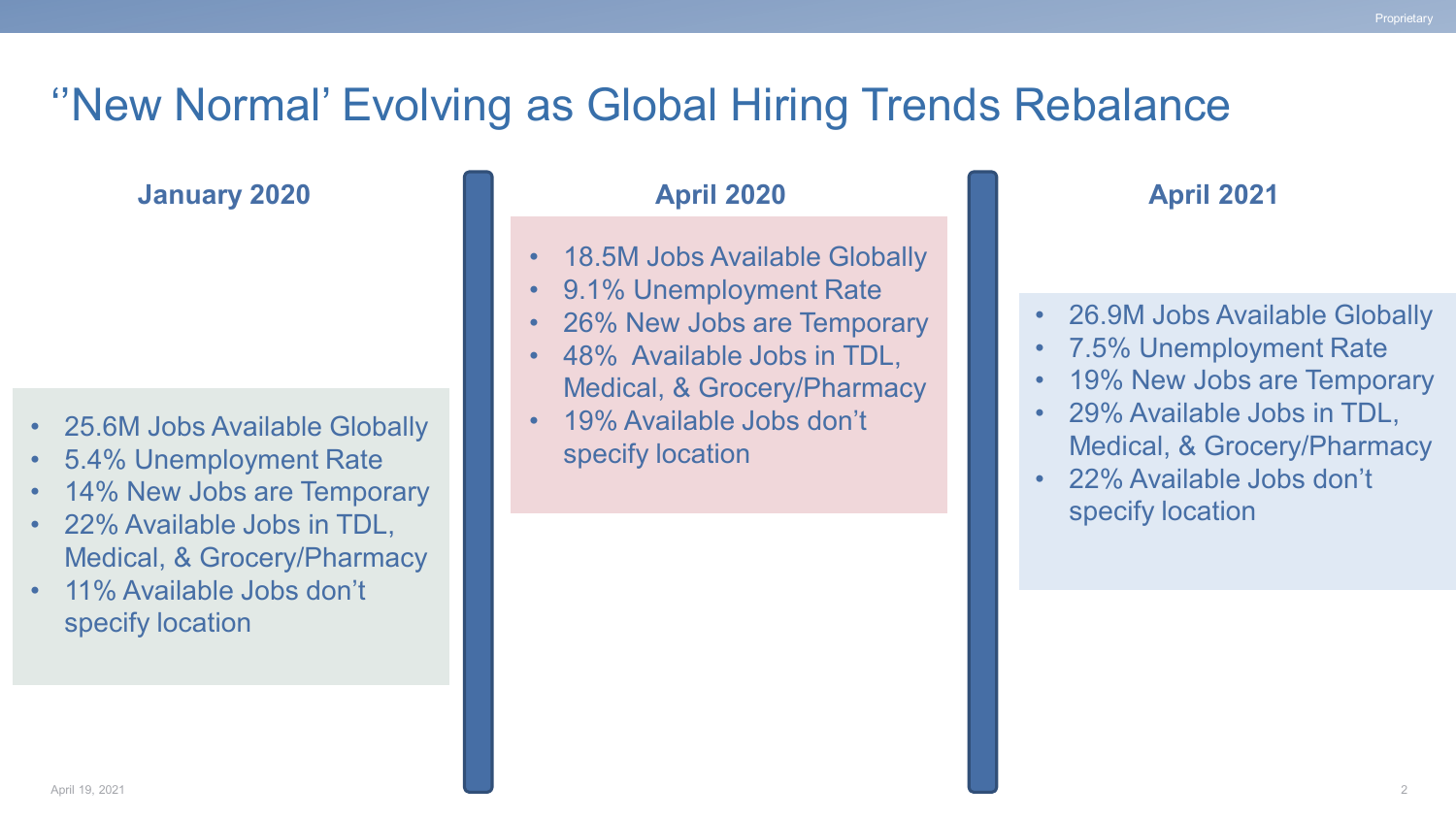## Global Recovery Varies by Timing and Degree of Covid Impact

### **North America**

- **Canada** Available Jobs increased 43% YoY
- **USA** Available Jobs increased 32% YoY

### **Latin America**

- **Argentina** Available Jobs increased 48% YoY
- **Brazil** Available Jobs decreased 44% YoY
- **Mexico** Available Jobs increased 31% YoY

#### **Europe**

- **France** Available Jobs increased 26% YoY
- **Germany** Available Jobs increased 21% YoY
- **Italy** Available Jobs increased 42% YoY
- **UK** Available Jobs increased 17% YoY

### **APAC**

- **Australia** Available Jobs increased 39% YoY
- **India** Available Jobs increased 28% YoY
- **Japan** Available Jobs increased 16% YoY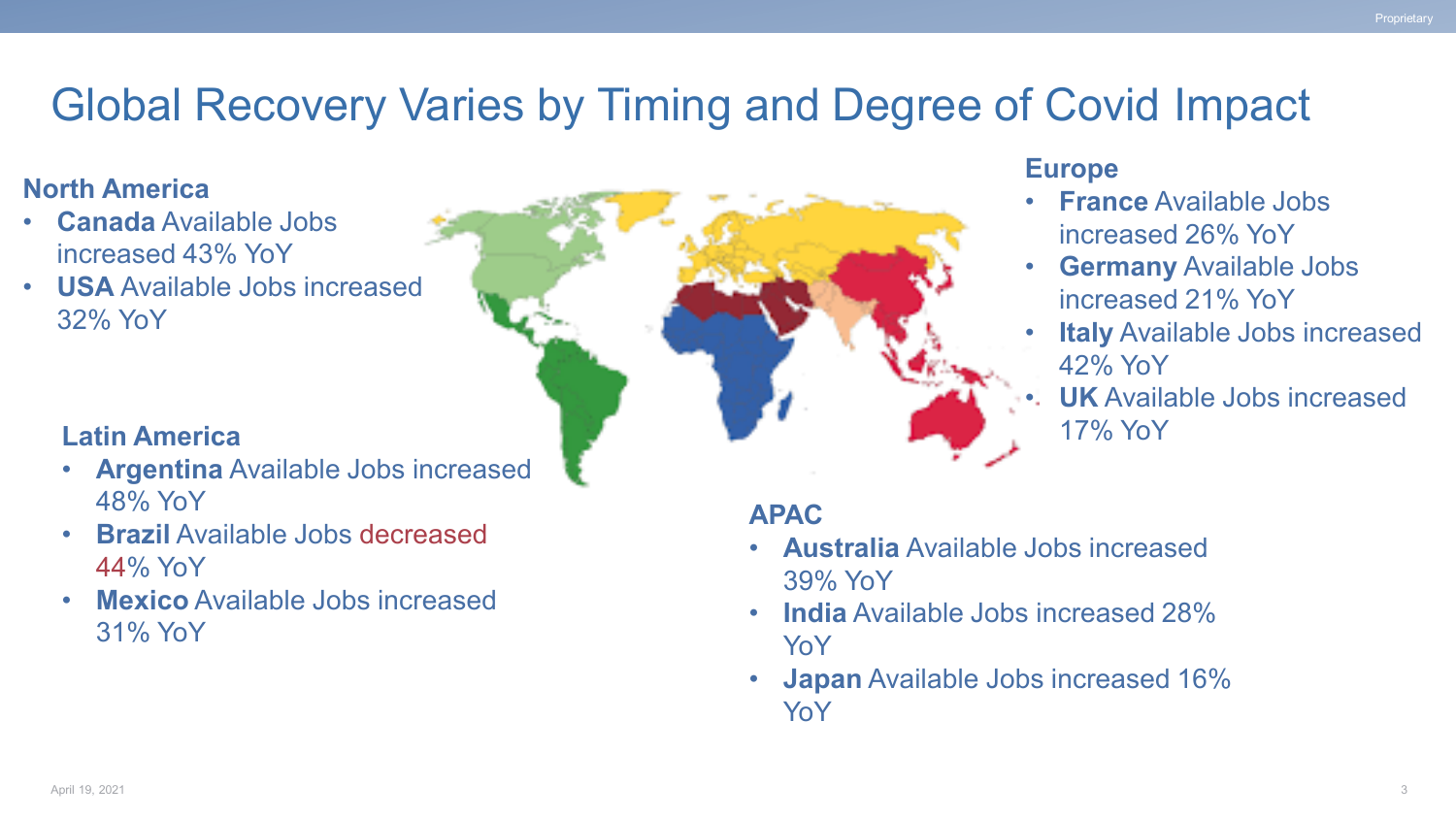**Proprietary** 

April 19th Shifting Hiring Trends for COVID-19: Americas



**US JOBS AVAILABLE:**



**ENT CONSIDERATIO** 

Drug screens eliminate <5% candidates Criminal screens eliminate <3% candidates

English Proficiency eliminates ~11% candidates Education Requirements eliminates ~14% candidates

Credit checks eliminate <2% (expected to RISE) Physical Requirements eliminate 8% candidates

Inadequate compensation drives 26% turnover Lack of movement drives 18% turnover

Increased Salary drives 39% acceptances Upward movement drives 22% acceptances

Remote Commitment drives 17% acceptances Location requirement limits 76% candidate pool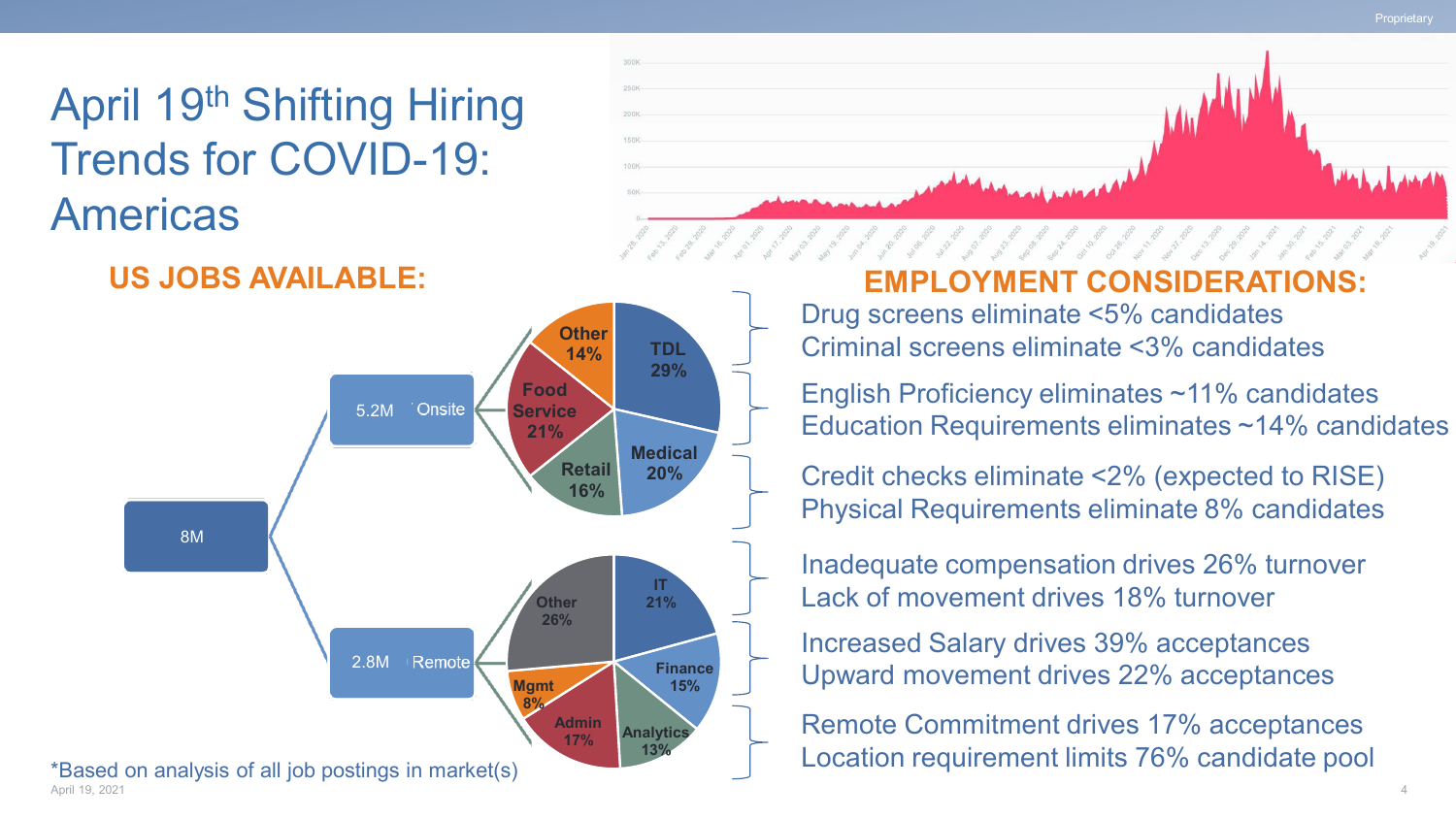**Proprietary** 

April 19th Shifting Hiring Trends for COVID-19: Europe



### **GERMAN JOBS AVAILABLE:**



Background screens eliminate <3% candidates **EMPLOYMENT CONSIDERATIONS:**

Language Requirements eliminate ~7% candidates Education Requirements eliminates ~12% candidates

Certification Requirements eliminate ~13% candidates

Inadequate compensation drives 28% turnover Lack of movement drives 23% turnover

Increased Salary drives 37% acceptances Upward movement drives 24% acceptances

Remote Commitment drives 19% acceptances Location requirement limits 81% candidate pool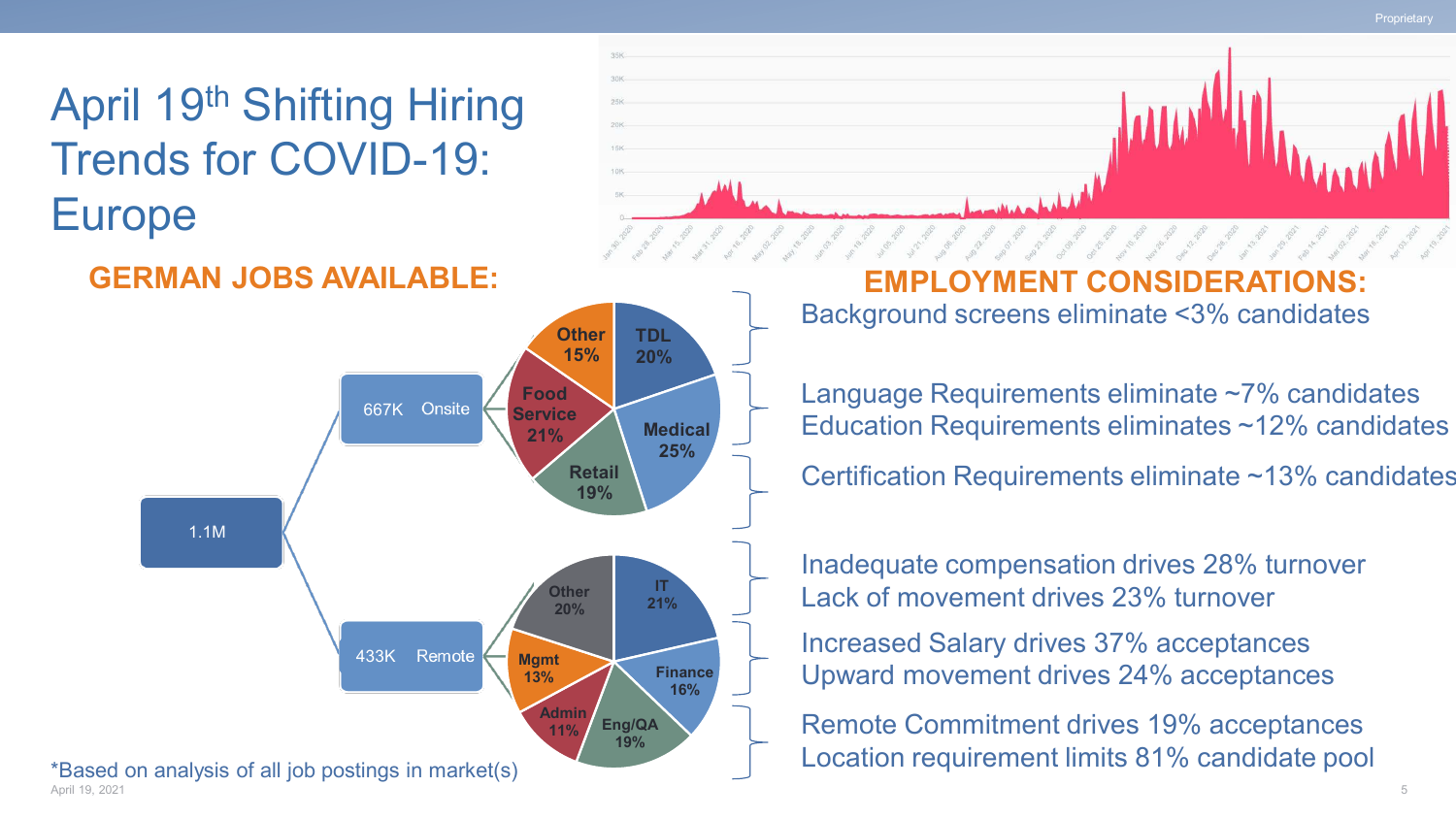April 19th Shifting Hiring Trends for COVID-19: APAC





Background screens eliminate <5% candidates **EMPLOYMENT CONSIDERATIONS:**

Language Requirements eliminate ~4% candidates Education Requirements eliminates ~8% candidates

Certification Requirements eliminate ~10% candidates

Inadequate compensation drives 17% turnover Lack of movement drives 18% turnover

Increased Salary drives 59% acceptances Upward movement drives 22% acceptances

Remote Commitment drives 24% acceptances Location requirement limits 36% candidate pool